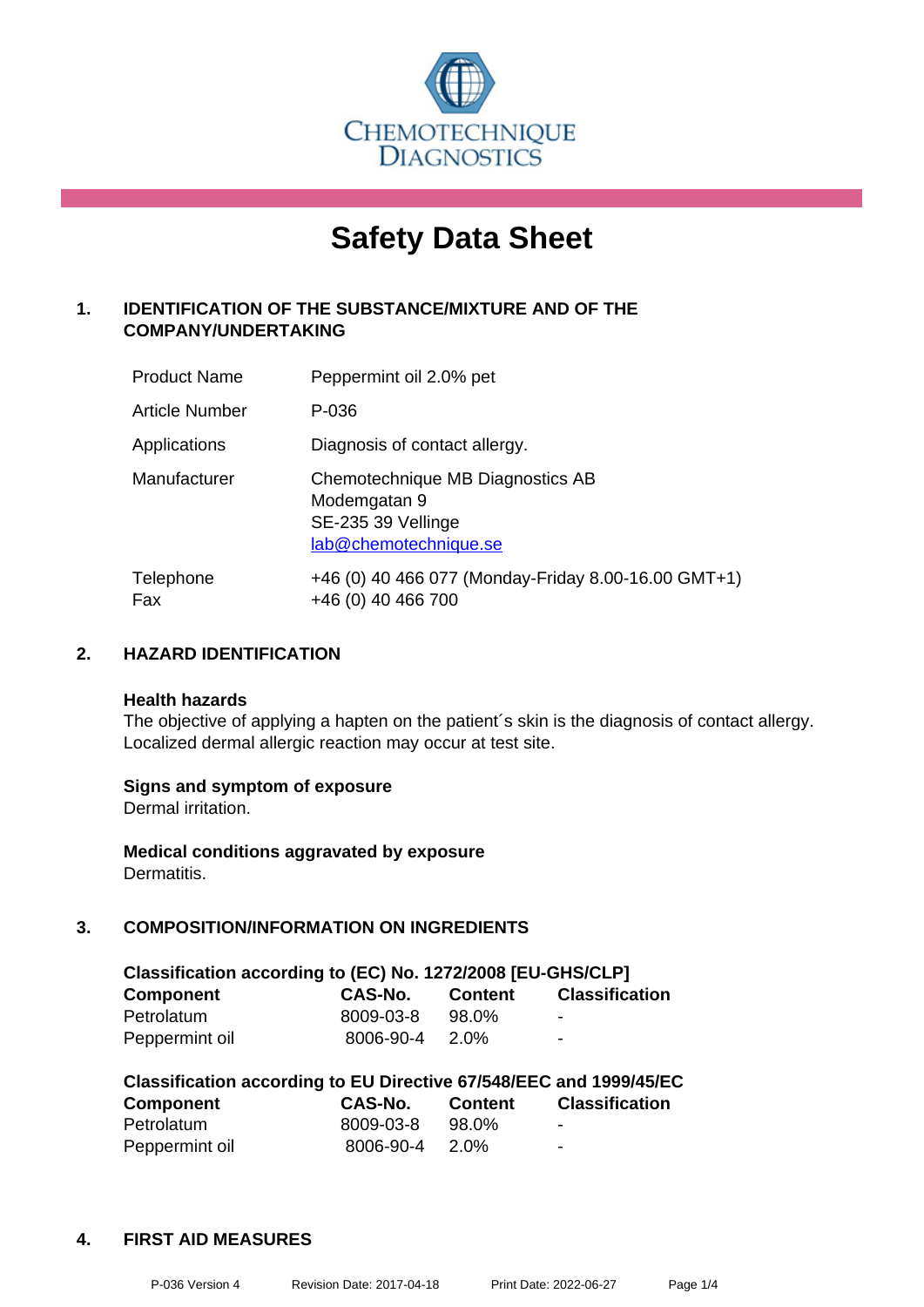#### **Emergency and first aid procedures**

Obtain medical attention.

# **5. FIRE-FIGHTING MEASURES\***

## **Suitable extinguish media**

CO2, powder or water spray. Fight larger fires with water spray or alcohol resistant foam.

## **For safety reasons unsuitable extinguishing agents** Water with full jet.

**Special protective equipment for fire-fighters** Wear self-contained respiratory protective device. Wear fully protective suit.

\*Data is shown for petrolatum only

# **6. ACCIDENTAL RELEASES MEASURES**

**Steps to be taken if material is released or spilled** Contain and place in a closed container.

# **7. HANDLING AND STORAGE**

**Precautions to be taken in handling and storage** Store dark at 5-8°C. Avoid extended exposure to light. FOR EXTERNAL USE ONLY.

# **8. EXPOSURE CONTROLS/PERSONAL PROTECTION**

**Respiratory protection** Not required.

**Ventilation** Local exhaust.

**Protective gloves**

Disposal gloves.

# **Eye protection**

Not required with normal use.

## **Work/Hygienic practices**

Wash hands after each use.

# **9. PHYSICAL AND CHEMICAL PROPERTIES**

Appearance Ivory White Semi-solid Odour **Odourless** 

Melting point\* 50-55° C Flash point\* >100°C

Boiling point\* No data available Self ignition\* Product does not self ignite.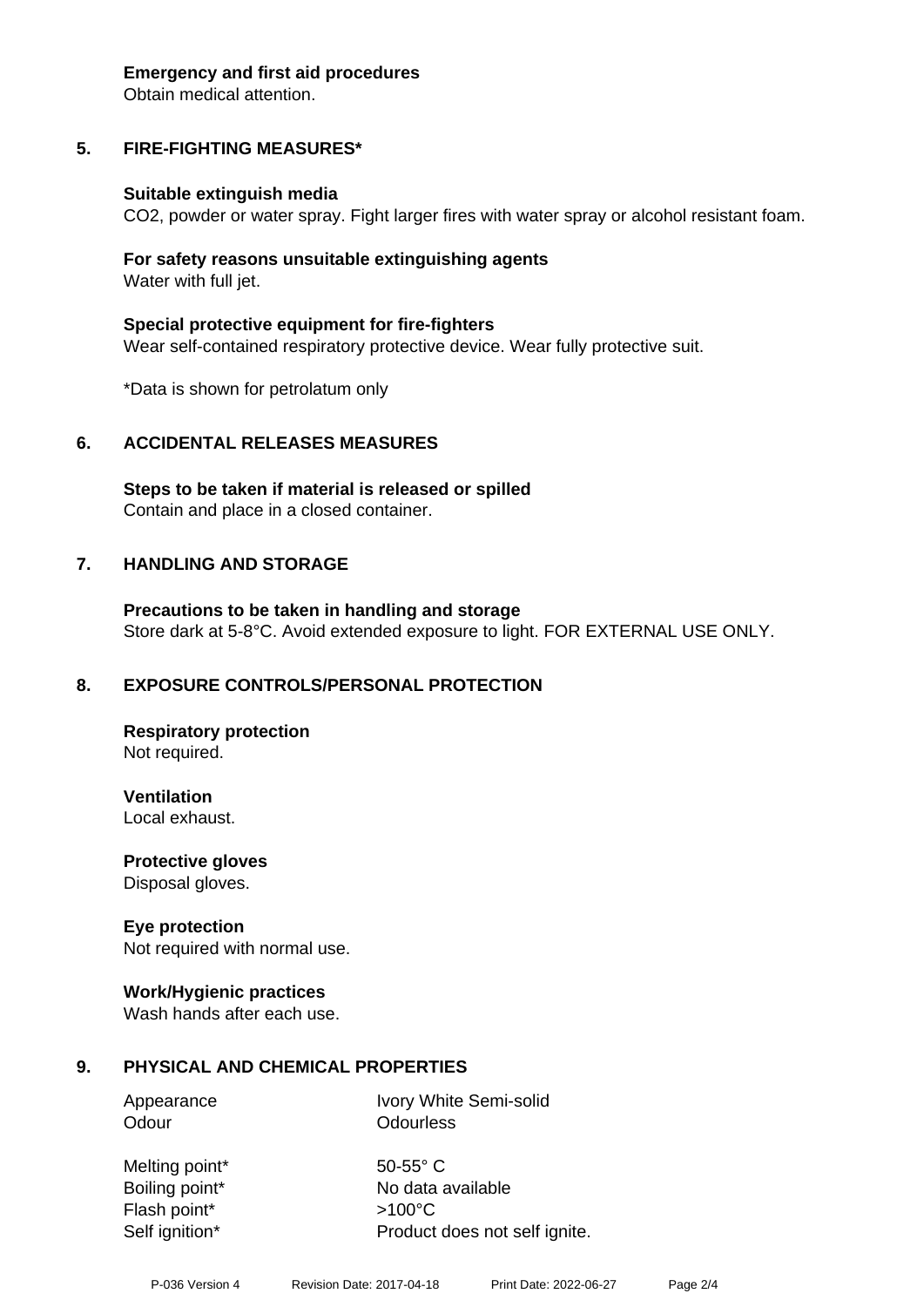Density\* No data available. Solubility in/Miscibility with Water\*

Danger of explosion\* Product does not present an explosion hazard. Insoluble

\*Data is shown for petrolatum only

## **10. STABILITY AND REACTIVITY**

#### **Incompability**

May react with strong oxidizing agents.

## **Stability**

Stable at recommended storage conditions.

## **Hazardous byproducts**

Combustion may generate CO, CO2 and other oxides.

# **Hazardous polymerization**

Will not occur.

## **11. TOXICOLOGICAL INFORMATION**

No data available.

## **12. ECOLOGICAL INFORMATION**

No data available.

## **13. DISPOSAL CONSIDERATIONS**

**Waste disposal method** Comply with federal, state/provincial and local regulation.

## **14. TRANSPORT INFORMATION**

Not dangerous goods.

## **15. REGULATORY INFORMATION**

The classification is according to the latest editions of the EU lists, and extended by company and literature data.

## **16. OTHER INFORMATION**

## **Text of H-statements and R-phrases mentioned in Section 3**

Pharmaceutical quality of tested hapten is confirmed by Chemotechnique Diagnostics according to validated analytical methods. Hapten passed test according to GMP standards.